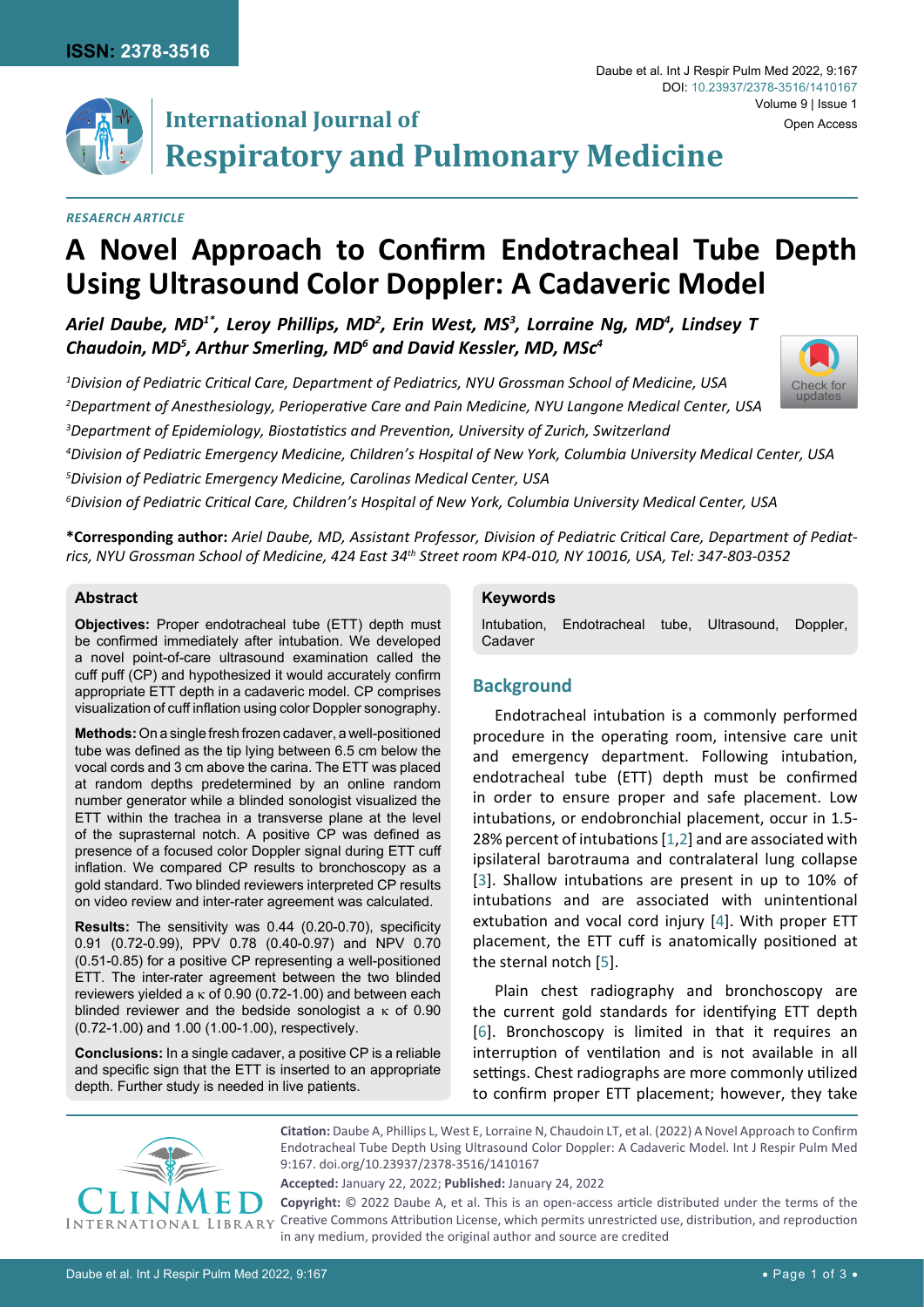time to acquire, necessitate repositioning the patient, and are a non-trivial source of ionizing radiation.

Physical exam has its limitations as well. In one study, bilateral breath sounds were paradoxically auscultated in 60% of right main stem intubations [[7](#page-2-8)]. Visualization of bilateral lung sliding on ultrasound has been studied; however, sensitivity ranges from 69-78% for detecting endobronchial intubation [[8](#page-2-9)]. Neither physical exam nor sonographic lung sliding is reliable methods to identify high ETTs.

Using ultrasound to visualize the ETT cuff in the suprasternal notch has been proposed as a method to confirm appropriate ETT depth [[9](#page-2-10)]. One study found that visualization of a saline-filled ETT cuff in the suprasternal notch had a sensitivity of 99% and specificity of 96% for a well-positioned tube in anesthetized operating room patients [[10](#page-2-11)]. However, the safety of this technique is questionable for prolonged intubations in the acute care setting; filling the cuff with saline constitutes an off-label use, and its long-term effects on cuff integrity are unknown.

We developed a novel method, the cuff puff (CP), for visualizing the ETT cuff in the suprasternal notch. We hypothesized that the presence of a focused color signal in the suprasternal notch during cuff inflation with air correlates with an endotracheal tube inserted to the appropriate depth; and conversely, that the absence of a color signal in the suprasternal notch correlates with a high or low ETT. Additionally, we tested the CP with different volumes of air to determine the minimal "dose" required to produce a positive signal. Finally, we explored the inter-rater reliability of the CP between blinded ultrasound clip reviewers and between the blinded reviewers and the bedside sonologist, respectively.

#### **Methods**

A single fresh frozen cadaver was intubated with a 6.0 mm GE RediTubeETT (GE Healthcare, IL). Using an Olympus BF-P40 fiberoptic bronchoscope (Olympus Corporation, PA), an anesthesiologist measured the endotracheal tube depth when its tip was at the carina and vocal cords to establish a starting position for the tube. A well-positioned ETT was defined as one whose tip was 3 cm superior to the carina and 6.5 cm inferior to the vocal cords. These limits were chosen prior to data collection to represent a safe buffer from high/ low intubations accounting for tube migration that occurs with neck flexion, extension and rotation [[11](#page-2-12)]. All ultrasound clips were obtained using a Zonare z. one Ultra connected to a 3 cm 10 Hz linear probe (Mindray, NJ).

For 39 consecutive trials carried out on a single day, the ETT was placed to depths at random 1 cm increments (using a predetermined randomization scheme from random.org) from the level of the vocal cords (too high) to 3 cm below the carina (too low). To test for proper ETT placement using the CP technique, a trained sonologist blinded to ETT depth placed the ultrasound probe over the suprasternal notch in the transverse plane and used color Doppler mode to visualize a crosssection of the trachea. The ETT cuff was then inflated with 3 cc of air, while simultaneously looking for a focused color signal within the trachea. If a signal was seen, the CP was considered positive, and if no signal was seen, it was considered negative (Videos 1 and 2). Test characteristics were determined by comparing ultrasound results to the depth as determined by the gold standard bronchoscopy.

To determine the minimal dose of air needed for positive signal, various volumes of air were tested (6 mL, 5 mL, 4 mL, 3 mL, 2 mL, 1 mL, 0.5 mL, pilot balloon squeeze) while the ETT was well positioned with the tip 5 cm above the carina [[12](#page-2-6)]. With each respective volume of air, the sonologist noted whether the CP was visible or not.

At a later date, the inter-rater reliability of the CP was measured by comparing the interpretations of two independent reviewers who were shown 33 (6 of the original 39 measurements were inadvertently lost) digital video recordings in a random order.

For the statistical analysis, we used SAS 9.4. The test itself was analyzed against the "gold standard" using correlation statistics and Fisher's exact test. The sensitivity, specificity, PPV and NPV were also generated for the test against the gold standard as well as their respective 95% confidence intervals. Interrater reliability was calculated using  $2 \times 2$  tables and correlation statistics with the reviewer "LN" as reference. Fisher's exact test was used to observe the consistency of the reviewers. Cohen's Kappa coefficient was used to test for agreement between blinded reviewers, and 95% confidence intervals were generated.

In consultation with the Columbia University IRB, ethics approval was not required as cadaver research was deemed outside the purview of human subject research.

#### **Results**

The cadaver's carina and vocal cords were at depths of 28 cm and 11.5 cm, respectively, using the lip as a reference point. Thus, the ETT was considered wellpositioned when its tip was between 25 cm and 18 cm from the lip. Of the 39 random ETT depths tested, 16 were well-positioned and 23 were mal positioned based on the gold standard bronchoscopy ([Table 1\)](#page-2-7). The sensitivity of the CP for detecting a well-positioned tube was 0.44 (95% CI 0.20-0.70) and specificity was 0.91 (95% CI 0.72-0.99). The positive predictive value was 0.78 (95% CI 0.40-0.97), and negative predictive value was 0.70 (0.51-0.85). The positive likelihood ratio was 4.89, and negative likelihood ratio was 0.62.